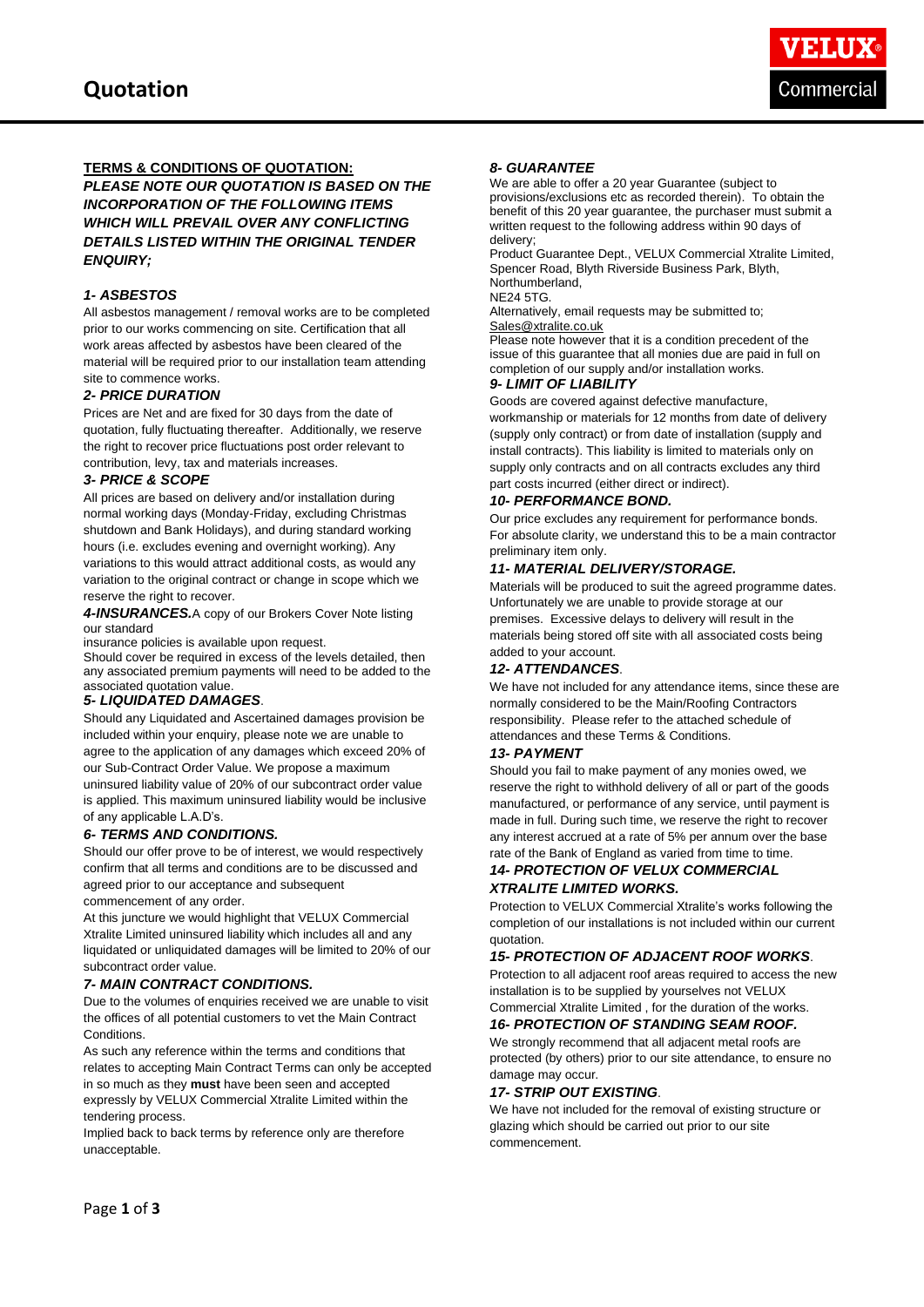#### *18- EXISTING KERB.*

All new/repair work to the existing kerb(s) will be deemed to be undertaken by others. We have assumed that the rooflight will sit on a suitably prepared builders kerb.

#### *19- KERB/SUPPORT STRUCTURES.*

VELUX Commercial Xtralite Limited price is based on foregoing trades completing their works timely and to a suitably acceptable trade tolerance.

VELUX Commercial Xtralite do not accept limiting or fully exonerating pre-commencement inspection clauses that are both unreasonable and contradict the above, and fully expect the main/roofing contractor to take on their responsibility for ensuring that new kerb/support structures are installed correctly and to an industry accepted tolerance.

Should the supporting structure be inadequate, inaccurate or unfit for our rooflights installation, VELUX Commercial Xtralite reserve the right to charge for any abortive time from our subcontract labour.

For the avoidance of doubt the above will supersede any conditions within our direct sub-contract or any back to back conditions amended thereto, and should VELUX Commercial Xtralite have commenced work prior to any sub-contract documents being signed and returned, then the above and not the sub-contract conditions will prevail.

#### *20- SUPPORTING STRUCTURE*.

If required VELUX Commercial Xtralite can provide a set of Structural Engineers calculations, giving the horizontal and vertical loadings at the kerb of the rooflight if required. Please allow 2 weeks for this facility if required. Consideration will be required for cost of any structural calculations requested Your consultant/site engineer should utilize these figures when detailing the kerb design criteria. For absolute clarity, it is your responsibility to ensure the existing/new kerb is suitable to withstand all dead/live loads that the rooflight, during its normal function, may impose.

#### *21- CONCRETE/FOUNDATIONS(External Canopies)*

Steelwork support columns are produced along with packing shims to accommodate 25mm maximum variance between finished surface levels of foundations/footings.

Please ensure that the finished top surface of all concrete bases falls within a maximum 25mm range.

Failure to provide the above finish may dictate additional works and any associated costs including abortive site attendance / prep' work and standing time may be charged to your account.

#### *22- BUILDERS WORK.*

We have not included for any associated building work, i.e. lead flashing etc.

#### *23- BUILDERS WORK/EXISTING LEAD WORK.*

Nothing has been included in the above quotation for replacing any of the existing lead work.

It is our experience that on removing existing glazing the current lead work will split, crack and rip. We would therefore strongly recommend that a plumber is employed to replace the lead work and to tamp it over our glazing on completion. VELUX Commercial Xtralite are not qualified lead workers and all remedials to this item of work must be carried out

prior/during our site attendance by a suitably qualified plumber. *24- CLEANING DOWN (POLYCARBONATE)*.

# Polycarbonate sheet is delivered to site with a polyfilm

protection which must be removed when the panel is installed. Thermoplastic material is prone to static after this protective layer is removed, which may attract dust. We have not included for any further cleaning down after our installation

#### *25- CLEANING DOWN (GLASS).*

We have not included for cleaning down the glazing once we are complete and left site. Once all building works are complete, we would strongly recommend that the unit is carefully washed down with clean, warm water, to remove the accumulation of building 'dust'.

#### *26- CLEANING DOWN (SELF CLEANING GLASS).*

Due to Self Cleaning Glass having an easily damaged 'soft' coating, we would strongly recommend it only be cleaning during long dry spells after the accumulation of building dust. Normally a simple hosing down with water will suffice. However, in extreme cases a soft cloth and soapy water be used. UNDER NO CIRCUMSTANCES SHOULD SPECIALIST CLEANERS OR ABRASIVE ACTION BE USED – THIS WILL DAMAGE THE SPECIAL SELF CLEANING COATING.

#### *27- CONTROL PANELS/WIRING.*

The VELUX Commercial Xtralite quotation specifically excludes the control panel to operate the actuators. This is deemed the interface with the electrical sub-contract and part of their separate package of works.

In like manner, all wiring from the actuator is also deemed part of the electrical package. The actuator is supplied with a short 1m length of flex that will require terminating at a fused spur or similar.

#### *28- COMMISSIONING.*

An approved commissioning contractor should be used when a control panel is required with the order.

For expedience and cost we would suggest that this work is arranged direct with the commissioning contractor. All wiring must be in place and access to the rooflight made available for a successful commissioning operation.

#### *29- ELECTRICAL ACTUATOR CONTROL/WIRING*.

Should there be a requirement for electrical actuators/openers to our rooflight product, please note that VELUX Commercial Xtralite have not included within our costs for any electrical wiring to the motors or for any control equipment.

**Please note the control of these actuators is generally part of the mechanical and electrical specification, and as such is NOT part of Xtralite's quotation to you**. Should you require further advice or assistance on controlling these motors, please contact our Technical Services Department on (01670) 354 157 for further information.

#### *30- CREDIT RATINGS*.

All quotations are provided strictly subject to a satisfactory credit approval for the value of the works tendered. Should a credit ceiling be advised by our consultants, Equifax, which is below the order value, works will be held in abeyance pending receipt of monies sufficient, so as to bring the order within the confines of your companies trade credit limit.

#### *31- CREDIT RATINGS(PRIVATE SALES)*.

For private customers, who are unable to offer a suitable credit threshold through Equifax, we would respectfully confirm that we will require a pro-forma payment for the full order value due prior to delivery, and/or installation.

#### *32- TITLE OF GOODS.*

We would confirm that title to VELUX Commercial Xtralite goods shall remain solely vested with VELUX Commercial Xtralite Limited regardless of the state of the installation/incorporation into the works until such time as the goods have been paid for in full.